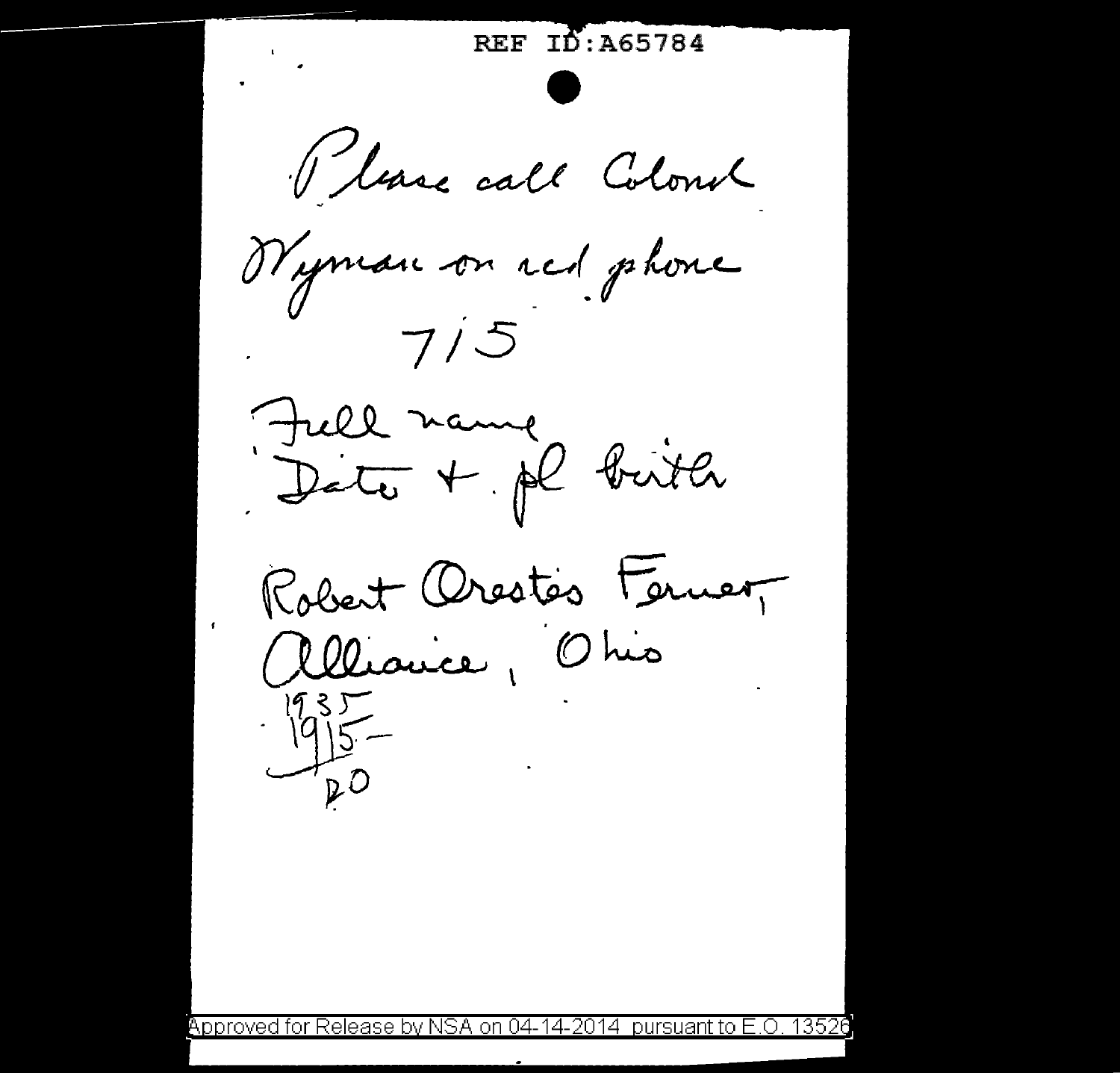REF ID: A65784 un til des me V Comment N°2 <u>Jo Dr. Suiveau, AfsA-021</u> 1. If Mr. Ferner is soming withun next feut days, suggest you hotel this. productive, the four as some of the state of the state of the state of the state of the state of the state of the state of the state of the state of the state of the state of the state of the state of the state of the stat On filling tout the forms as soon as